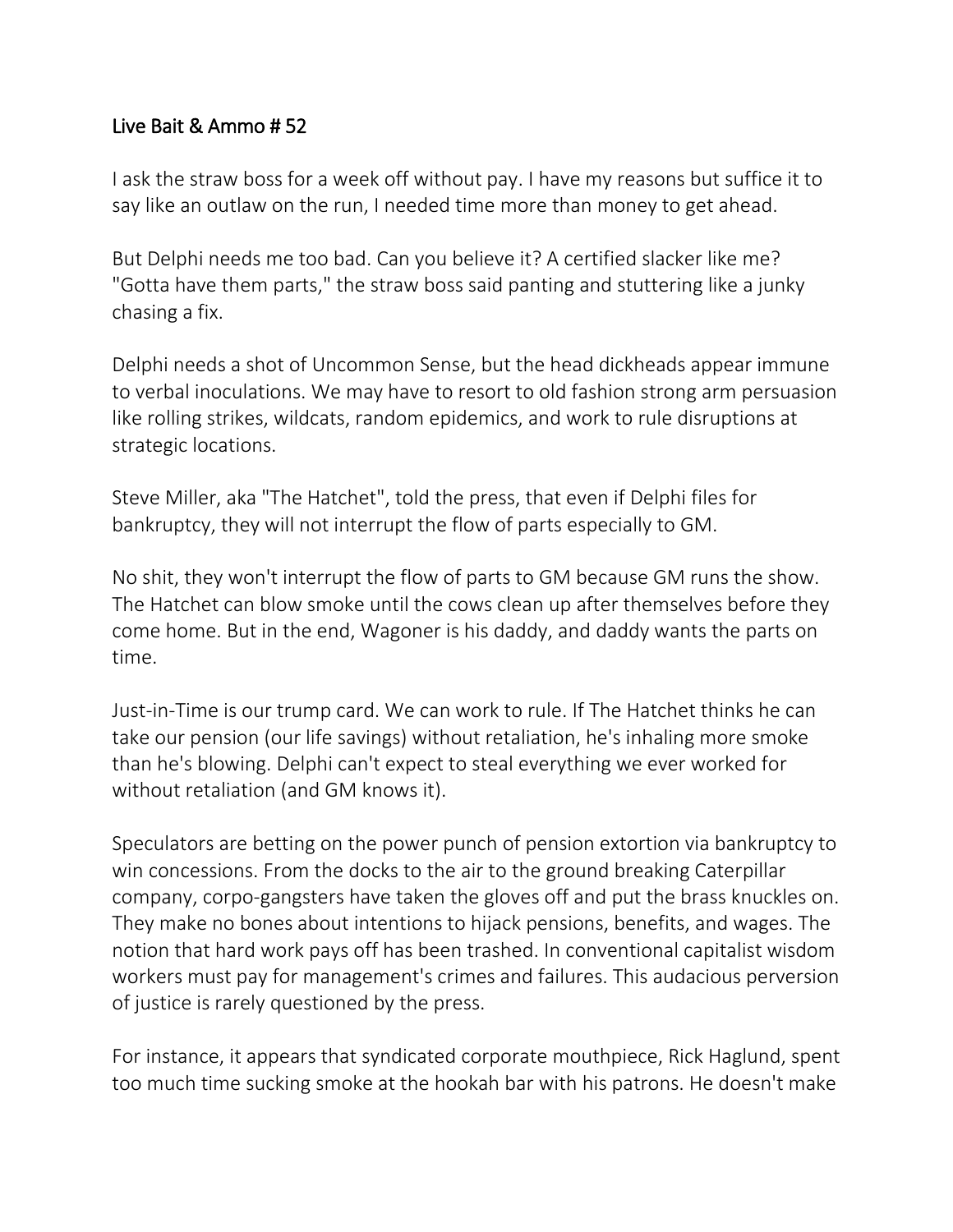sense. He defends lucrative compensation of Delphi executives by comparing them to an even bigger corporate crook at Kmart. In his column on August 17 Haglund stated: "Former Kmart Corp. Chairman Chuck Conaway, for instance, received nearly \$23 million in compensation for just under two years of less-than-stellar work at the retailer, which he ushered into bankruptcy in 2002."

A week later the Detroit News reported: "The U.S. Securities and Exchange Commission on Tuesday charged Kmart's former chairman and CEO Charles Conaway and its former chief financial officer with misleading investors about the company's financial condition in the months before Kmart's 2002 bankruptcy filing. In a civil case, the SEC is charging Conaway and John McDonald with securities fraud."

Haglund's rationalization is intellectually appetizing as a thick layer of bullshit covered with a frosting of lies. His fallacious analogy doesn't answer the average UAW member's question: Why the hell should we make concessions for criminals? Incompetent criminals at that.

Isn't that the real question analysts and main stream media parrots should be asking? Not how should we punish workers, but how should we punish the putzes who turned the US auto industry into a demolition derby? Shouldn't their deferred compensation be threatened, not ours?

In the same column Haglund reported "the cost of an hourly, UAW-represented Delphi worker is \$130,000 a year including wages, health insurance and pension benefits." It's an outrageous lie, but it stands uncontested because UAW VP Shoemaker admonishes union officials not to talk to the press.

Shoemaker doesn't return calls or make comments to the press himself, and the UAW Public Relations department doesn't like to relate publicly. Therefore, corporate opinion monopolizes the media. Since UAW officials shirk their duty to defend us in public, truth is reduced to whatever the press will let their sponsors get away with. As a result distorted facts are mass marketed by corporate hacks until delusion wears the uniform of conventional wisdom, i.e., workers make too much money.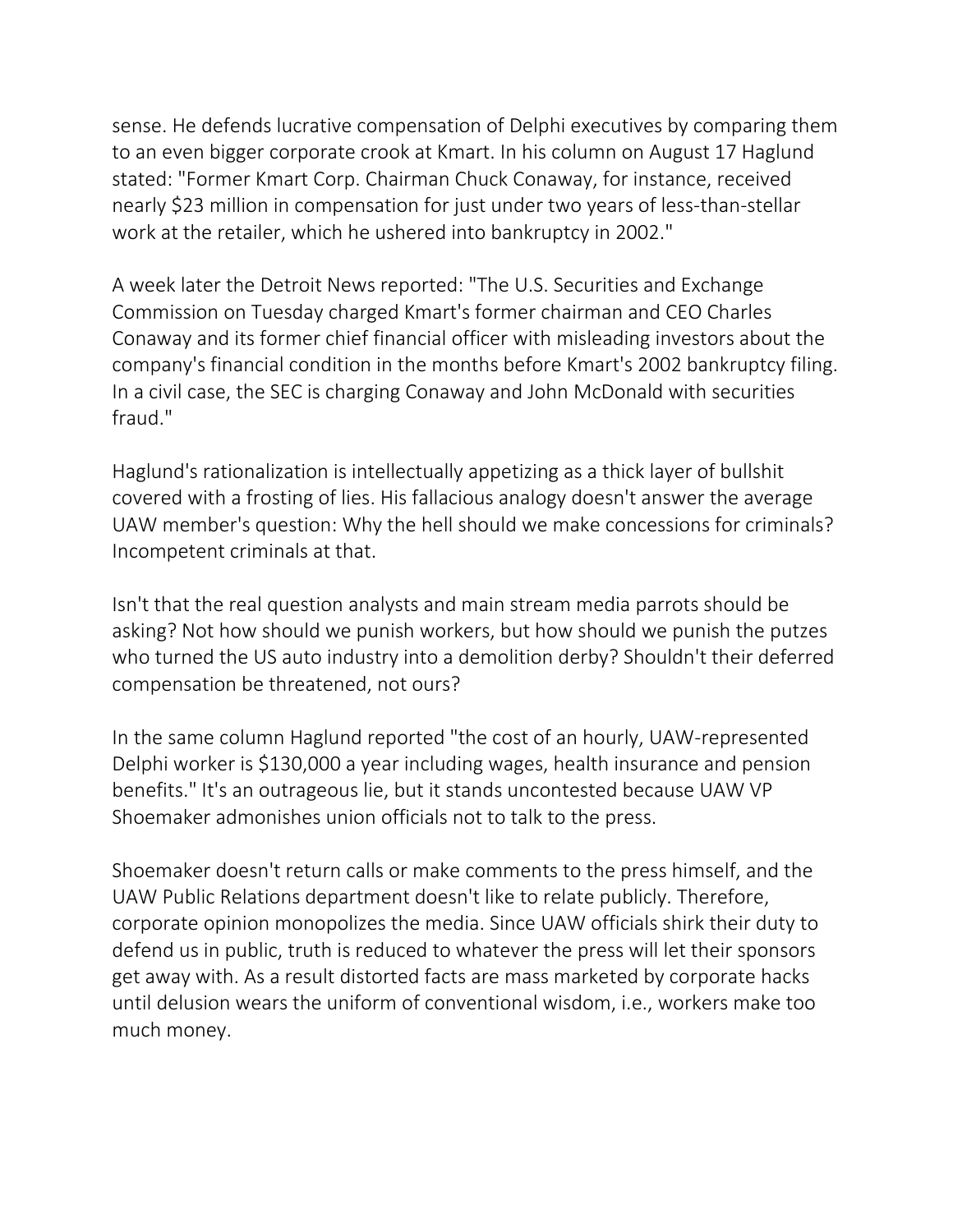Wall Street front men would have us believe our pension is a welfare program. Our pension and benefits are earned. The real free loaders are the overpaid, incompetent frauds who are driving the flagship industry of America into the scrap yard. UAW members are too heavily invested to let corporate con artists steal their life savings without a fight.

The Hatchet complains about the cost of contractual responsibility to workers that Delphi deprived of jobs through negligence, mismanagement, and dishonesty. In February 2003 an arbitrator rejected that feeble evasion of accountability. The Dayton Daily News reported: "Delphi Corp. would violate an agreement with The International Union of Electronic Workers-Communications Workers of America if it allowed the number of employees at the company's Moraine and Kettering plants to drop below 1,500 an arbitrator ruled...."

Delphi claimed the job guarantee was part of a "nonbinding memo of understanding." The arbitrator, Anthony Sinicropi, refuted Delphi's distortion of fact. Union members are dealing with executives who have no honor. Their word, their contracts, mean nothing to them. The predominant UAW strategy is cooperation, but cooperation with criminal behavior isn't realistic, it's aiding and abetting.

The Hatchet thinks it is unfair that Delphi should have to compensate 4,000 UAW members whose jobs were sold out from under them. If the UAW enforced the Secure Employment Level GM agreed to in the 2003 contract, those employees could transfer to GM, but three out of four new Chevy models are built outside the US. [The HHR is built in Mexico. The Equinox is built in Canada. The Aveo is built in South Korea. The Buick Regal is made in China. Etc.etc] GM's complaint that the active US workforce cannot support legacy costs is a direct result of their sourcing strategy.

The 2003 UAW contract Highlights claimed that "GM agreed to award approximately \$1 billion in new business to UAW-represented Delphi operations." But the minutes of the UAW International Executive Board meeting in November 2004 confirm that the billion dollar promise was a boondoggle. Shoemaker reported: "Delphi's GM North American content per vehicle in the third quarter was \$2,495, a loss of \$252 of content per vehicle over third quarter 2003, and a loss of \$82 in content per vehicle over second quarter 2004."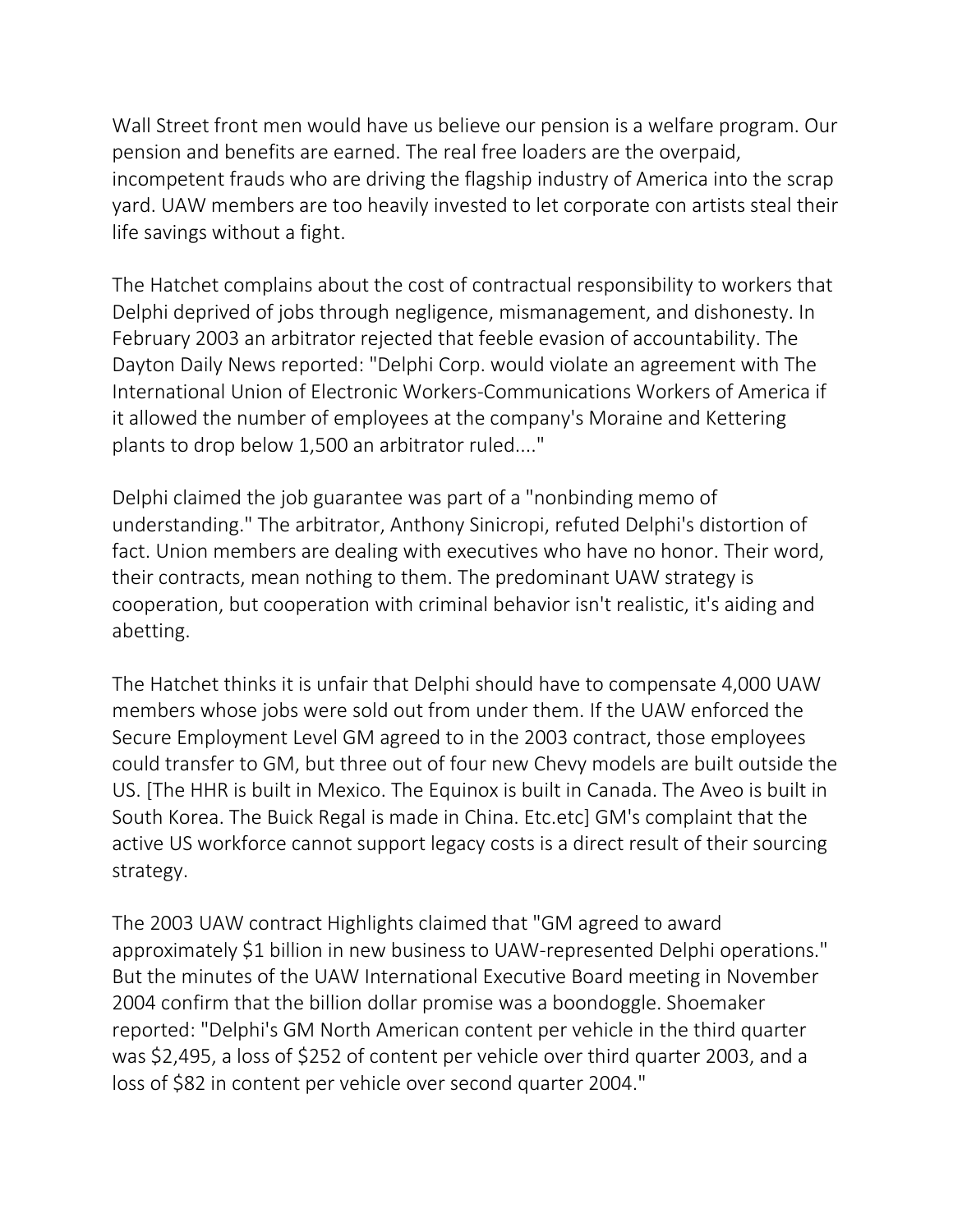Content per vehicle is the most accurate measure of GM's commitment to Delphi. The misrepresentation was intentional. The failure was calculated. GM undermined Delphi's success with one goal in mind: concessions.

Remember the IPO? Remember when shares of Delphi sold for \$20. Remember the hype? Remember Ed Northern saying, "I don't close plants. I build plants." Remember when the pension plan was fully funded just a few short years ago? Where has all the money gone? Overseas. All the profit from Delphi operations was invested outside the US.

The Hatchet insists Delphi will only file Chapter 11 for US operations and the court proceedings won't affect Delphi's international business. Leave it to a screw machine operator, Mark Presler, to detect the silver thread in that twisted scheme. Mark said, "If Delphi gets away with selective debt evasion, I'm going to sell everything, buy property in Mexico and invest all my savings outside the US. Then come home, max out the cards and declare bankruptcy." Why not? Mark has all the rights of a person just like a corporation.

At the last sub council in Chicago, Shoemaker tried to soften the target for concessions by scaring UAW members with the threat of bankruptcy. He says we have to help GM and Delphi. Gettelfinger insists there must be an equivalence of sacrifice. I couldn't agree more.

If cuts must be made, they can start at Solidarity House. IRS documents show that in 1994 GM funneled \$8.2 million dollars to the International through the conduit of Joint Funds. We don't know how much that sum may have increased because the union won't reveal the figures to its members, but 19 cents for every hour we work ca-chinks into the joint fund kitty to help fluff the featherbeds. Cut the fat not the meat.

Meanwhile, back in Coopersville Delphi can't afford to give me a week off without pay because GM needs the parts too bad. In fact, I was forced into work last Saturday. I tried to turn the overtime down, but GM is desperate for parts. UAW members at Delphi still have some power.